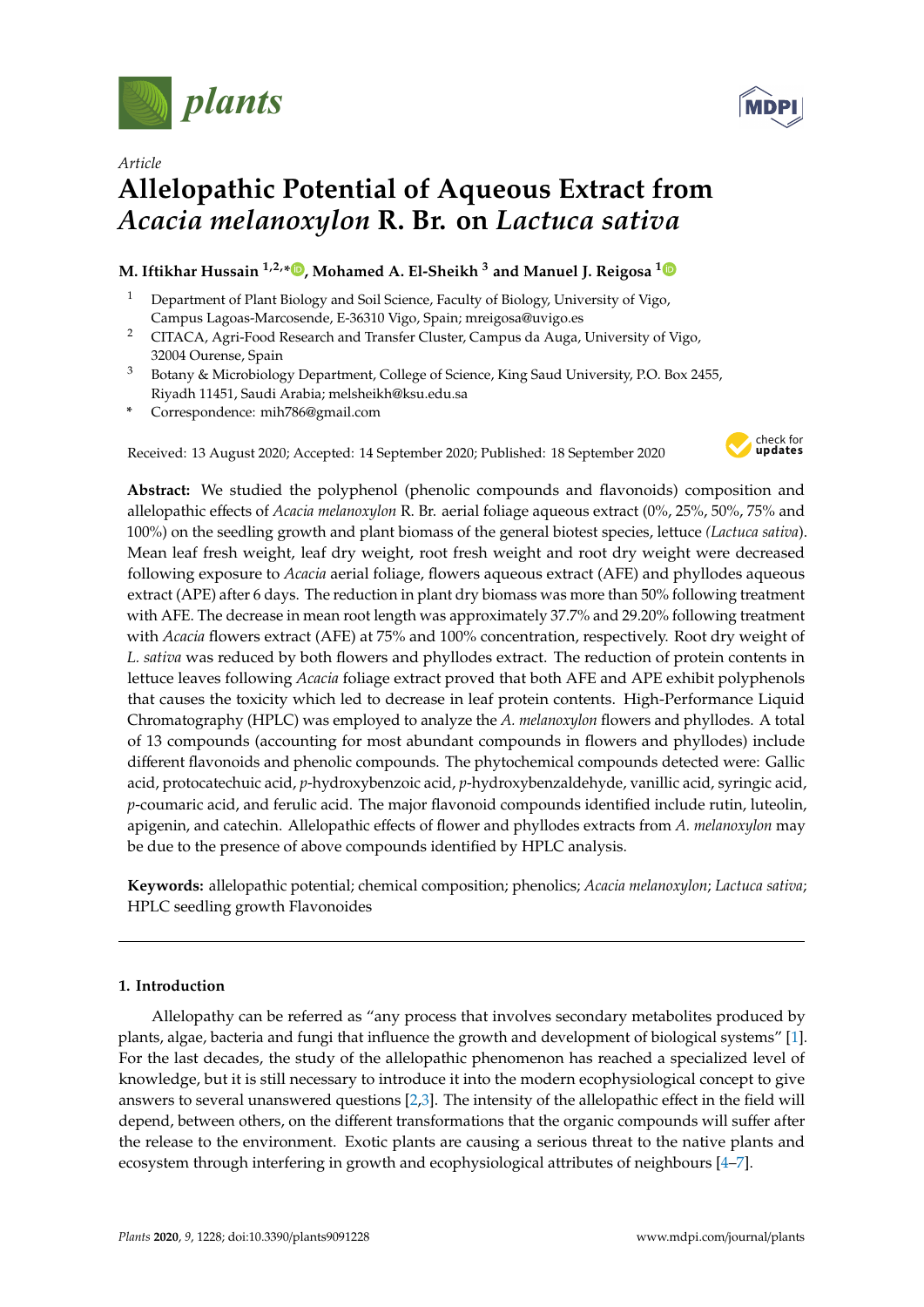Nonindigenous plants present a serious risk to their neighboring plant [\[8\]](#page-10-5). Invasive plants possess several phytotoxic compounds, when released into the environment impede the germination and seedling growth of surrounding plant species at both ecosystem and species level [\[9,](#page-10-6)[10\]](#page-10-7). Secondary metabolites are active allelopathic compounds released in the natural plant-soil-environment ecosystem from allelopathic crops, weeds, halophytes, shrubs and trees and their natural leachates might interfere with growth and physiological attributes of neighbouring plant species [\[3,](#page-10-2)[10\]](#page-10-7). These toxic metabolites can be stored in the vacuole, polymerised or directly liberated, but anyway, they will be finally released to the environment where they can act as allelopathic agents on the metabolism of neighbouring plants, and giving usually an advantage to the producer [\[11\]](#page-10-8).

*Acacia melanoxylon* R. Br. commonly known as Blackwood belonging to the family Fabaceae, subfamily Mimosoidae is a perennial tree, is native to Australia and Tasmania. It has now spread to various parts of the world including Asia, Africa and Europe [\[12\]](#page-10-9). The tree has wider ecological amplitude and has potential to grow in a wide range of soil types, and currently invading coastal habitats of North Western Iberian Peninsula, (Spain and Portugal). It has been listed as one of the most dangerous invasive species and currently invading the agriculture open fields, along the water channels, and rivers [\[13\]](#page-10-10). The allelopathic effects of *A. melanoxylon* on neighboring plants has been implied [\[14,](#page-10-11)[15\]](#page-10-12), but not thoroughly investigated. The phyllodes of *A. melanoxylon* have also been previously shown to contain allelochemicals [\[14\]](#page-10-11) and affecting the natural vegetation [\[16\]](#page-10-13). The search for plant protection measures as an alternative to chemical weed control, which are widely used in agronomic and field and horticulture crops is of paramount importance [\[17](#page-10-14)[,18\]](#page-10-15).

Alternative control methods can take advantage of ecological processes such as using natural water extract of allelopathic plants, natural leachates and mixing the plant residues in the soil or applying allelopathic substances through foliar spray [\[3](#page-10-2)[,19\]](#page-10-16). Several authors evaluated the role of allelopathy for weed management through allelopathic plant tissue aqueous extract. Brassica, mulberry and sorghum aqueous extracts have demonstrated their allelopathic potential in the laboratory and field experiments mainly through plant density reduction and biomass inhibition of *Cyperus rotundus* L. and *Trianthema portulacastrum* L. [\[20,](#page-10-17)[21\]](#page-10-18). Allelopathic water extracts are water-soluble allelochemicals extracted from plants. Allelopathic water extract is used as natural herbicide because most of allelochemical compounds are water-soluble and are easy to apply without additional wetting agent, and they are more environmentally friendly than synthetic herbicide. According to Bajwa et al. [\[18\]](#page-10-15), water extracts of mature fine grains greatly control the population and biomass of a weed competitor, and fine grain water extract reduces weed growth and density and increases wheat yield. However, allelochemicals from different plants and the concentration of the extract has different effects on the target plants, respectively [\[18\]](#page-10-15).

Although, the role of *A. melanoxylon* allelopathy in controlling weeds and its phytotoxic impact is well known; nonetheless, influence of aerial foliage aqueous extract on the horticulture crops like lettuce has not been explored extensively. Meanwhile, as one of the most common cultivated vegetables in the open agriculture fields that are colonized by *Acacia melanoxylon* R. Br., lettuce' seedlings are very sensitive to the changes in the environmental factorss and often used as a general biotest species in allelopathic bioassays [\[19\]](#page-10-16). The findings from this study will elaborate a solid foundation to better understand the allelopathic mechanism that drives the successful colonization of *A. melanoxylon* in the North Western Iberian Peninsula. These findings will also help policy makers to prepare guidelines and measures for prevention and possible control of invasive alien species. This study elucidated the three hypothesis: (I) *A. melanoxylon* foliage water extract recruit adverse influences on root/shoot length, fresh and dry weights of leaves and roots of lettuce and the adverse influences notably upsurge with increasing concentration of *Acacia* foliage extract; (II) flower and phyllodes aqueous extract intensify the allelopathy of *A. melanoxylon* on seedling growth of lettuce; (III) the allelopathic potential of *A. melanoxylon* foliage might be due to the presence of different polyphenols (phenolic compounds and flavonoids) and hence, these polyphenols can be used as lead compounds in herbicide discovery program.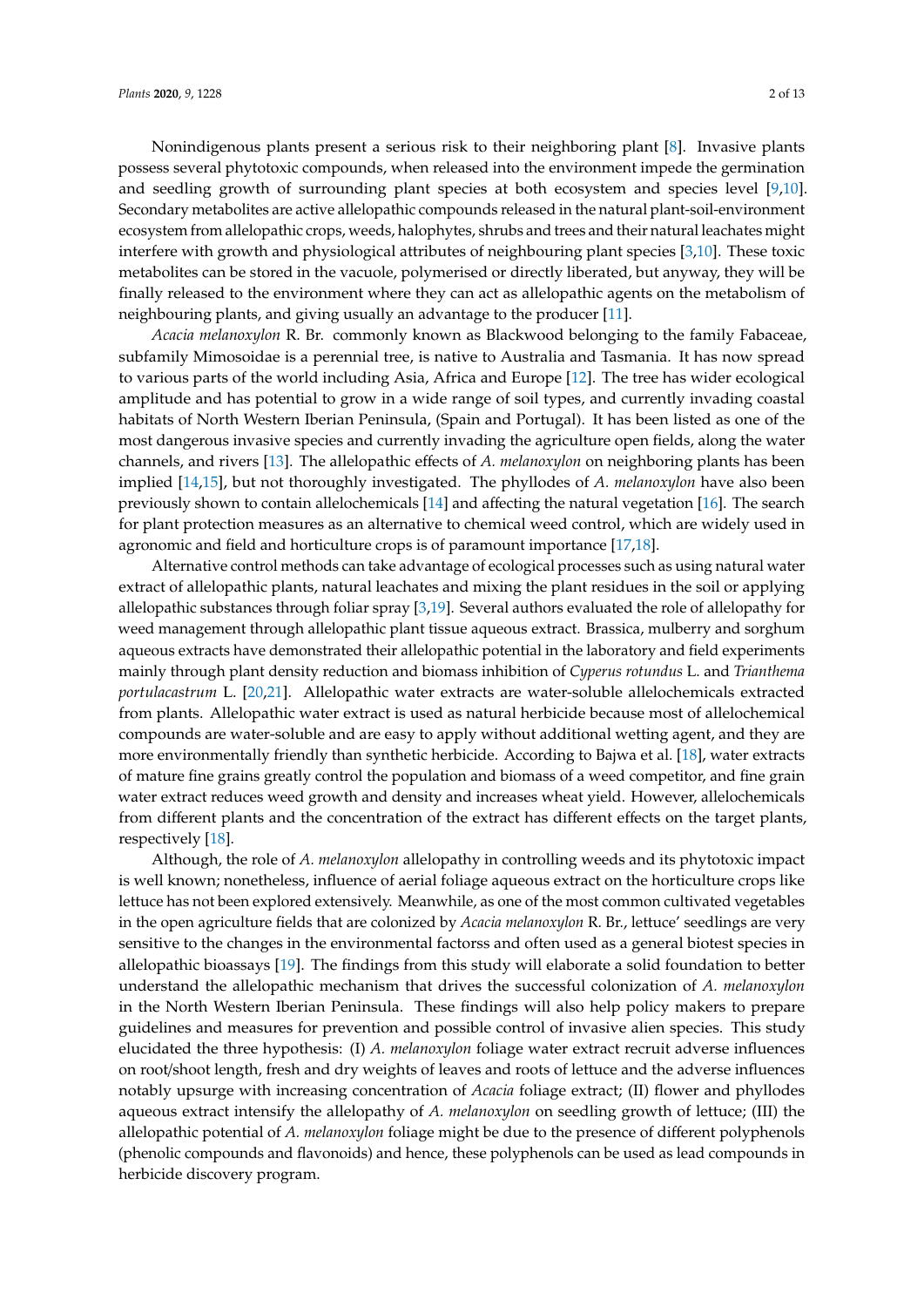# **2. Results**

# *2.1. E*ff*ect of A. melanoxylon Foliage on Lettuce Growth and Biomass Accumulation*

The phytotoxicity of *A. melanoxylon* (flowers and phyllodes) was evaluated by measuring the leaf and root length and biomass accumulation of *L. sativa* seedlings grown in the presence or absence of the *Acacia* aqueous extract. Tables [1](#page-2-0) and [2](#page-2-1) show the mean leaf fresh weight (LFW), leaf dry weight (LDW), root fresh weight (RFW) and root dry weight (RDW) following exposure to *Acacia* aqueous extract (AAE) after 6 days. It can be seen that *Acacia* flower extract (AFE) (100%) significantly decreased the LFW (Table [1\)](#page-2-0) while lettuce LFW was also reduced following treatment with *A. melanoxylon* phyllodes extract (Table [1\)](#page-2-0). *Acacia* flower extract (AFE) exhibits a slight but significant phytotoxic effect on *L. sativa*, as revealed by a decrease in mean root fresh and root dry weight of approximately 51% and 42.5%, respectively, compared to the control (Table [2\)](#page-2-1). Treatments, including AFE, are much more effective in reducing the leaf/root biomass, growth in *L. sativa*, with an inhibition percentage reaching more than 60% after treatment with *Acacia* aqueous extract aqueous extract (50%). There were non-significant differences in leaf dry/fresh weight ratio, root dry/fresh weight ratios, of the lettuce grown with different levels of *Acacia* flowers/phyllodes aqueous extract.

<span id="page-2-0"></span>**Table 1.** Effect of aqueous extract of aerial foliage of *Acacia melanoxylon* R. Br. on leaf fresh weight (g) and leaf dry weight (g) of one month old general biotest species, *Lactuca sativa* L. LDFW ratio (Leaf dry weight fresh weight ratio).

| Growth<br><b>Characteristics</b> | <b>Treatments</b> | $100\%$           | 75%               | 50%               | 25%                |
|----------------------------------|-------------------|-------------------|-------------------|-------------------|--------------------|
| Leaf fresh weight $(g)$          | Control           | $10.58 \pm 0.60$  | $10.58 \pm 0.60$  | $10.58 \pm 0.60$  | $10.58 \pm 0.60$   |
|                                  | Acacia phyllodes  | $7.73 \pm 0.3$ *  | $7.93 \pm 0.5$ *  | $8.63 \pm 0.2$ *  | $8.29 \pm 1.0$ *   |
|                                  | Acacia flowers    | $5.10 \pm 0.4*$   | $5.62 \pm 0.3$ *  | $7.25 \pm 0.34$ * | $6.85 \pm 1.0$ *   |
| Leaf dry weight (g)              | Control           | $1.63 \pm 0.15$   | $1.63 \pm 0.15$   | $1.63 \pm 0.15$   | $1.63 \pm 0.15$    |
|                                  | Acacia phyllodes  | $1.78 \pm 0.04$ * | $1.77 \pm 0.1$ *  | $1.90 \pm 0.4$ *  | $1.98 \pm 0.3$ *   |
|                                  | Acacia flowers    | $1.23 \pm 0.2$ *  | $1.21 \pm 0.4$ *  | $1.45 \pm 0.8$ *  | $1.64 \pm 0.2$     |
| LDFW ratio                       | Control           | $0.154 \pm 0.07$  | $0.154 \pm 0.07$  | $0.154 \pm 0.07$  | $0.154 \pm 0.07$   |
|                                  | Acacia phyllodes  | $0.230 \pm 0.0$ * | $0.223 \pm 0.00*$ | $0.221 \pm 0.0$ * | $0.238 \pm 0.05$ * |
|                                  | Acacia flowers    | $0.272 \pm 0.1$ * | $0.215 \pm 0.0*$  | $0.200 \pm 0.0$ * | $0.240 \pm 0.01$ * |

Each value represents the mean  $(\pm S.E.)$  of three replicates. \* Asterik indicates significant differences as compared to control for  $p < 0.05$  according to LSD test.

<span id="page-2-1"></span>**Table 2.** Effect of aqueous extract of aerial foliage of *Acacia melanoxylon* R. Br. on on root fresh weight (g) and root dry weight (g) of one month old general biotest species, *Lactuca sativa* L. RDFW ratio (Root dry weight fresh weight ratio).

| Growth<br>Characteristics | <b>Treatments</b> | $100\%$            | 75%                | $50\%$             | 25%                |
|---------------------------|-------------------|--------------------|--------------------|--------------------|--------------------|
| Root fresh weight (g)     | Control           | $6.31 \pm 1.1$     | $6.31 \pm 1.0$     | $6.31 \pm 1.1$     | $6.31 \pm 1.2$     |
|                           | Acacia phyllodes  | $4.57 \pm 0.3$ *   | $3.9 \pm 0.6*$     | $4.11 \pm 0.13$ *  | $4.5 \pm 0.4*$     |
|                           | Acacia flowers    | $3.82 \pm 0.1$ *   | $3.44 \pm 1.3$ *   | $3.79 \pm 1.3$ *   | $3.07 \pm 0.6$ *   |
| Rood dry weight (g)       | Control           | $0.40 \pm 0.02$    | $0.40 \pm 0.03$    | $0.40 \pm 0.04$    | $0.40 \pm 0.05$    |
|                           | Acacia phyllodes  | $0.27 \pm 0.04$ *  | $0.32 \pm 0.01$ *  | $0.29 \pm 0.09$ *  | $0.37 \pm 0.04$ *  |
|                           | Acacia flowers    | $0.28 \pm 0.2$ *   | $0.28 \pm 0.04$ *  | $0.23 \pm 0.001$ * | $0.27 \pm 0.09*$   |
| RDFW ratio                | Control           | $0.064 \pm 0.02$   | $0.064 \pm 0.02$   | $0.064 \pm 0.02$   | $0.064 \pm 0.02$   |
|                           | Acacia phyllodes  | $0.059 \pm 0.01$   | $0.082 \pm 0.01$ * | $0.071 \pm 0.01$ * | $0.082 \pm 0.01$ * |
|                           | Acacia flowers    | $0.073 \pm 0.14$ * | $0.081 \pm 0.01$ * | $0.061 \pm 0.01$ * | $0.088 \pm 0.01$ * |

Each value represents the mean  $(\pm S.E.)$  of three replicates. \* Asterik indicates significant differences as compared to control for  $p < 0.05$  according to LSD test.

The shoot length of *L. sativa* significantly inhibited by *Acacia* phyllodes extract (APE) at each concentration tested, while 100% proved to be very lethal because it caused 50.78% phytotoxic effect in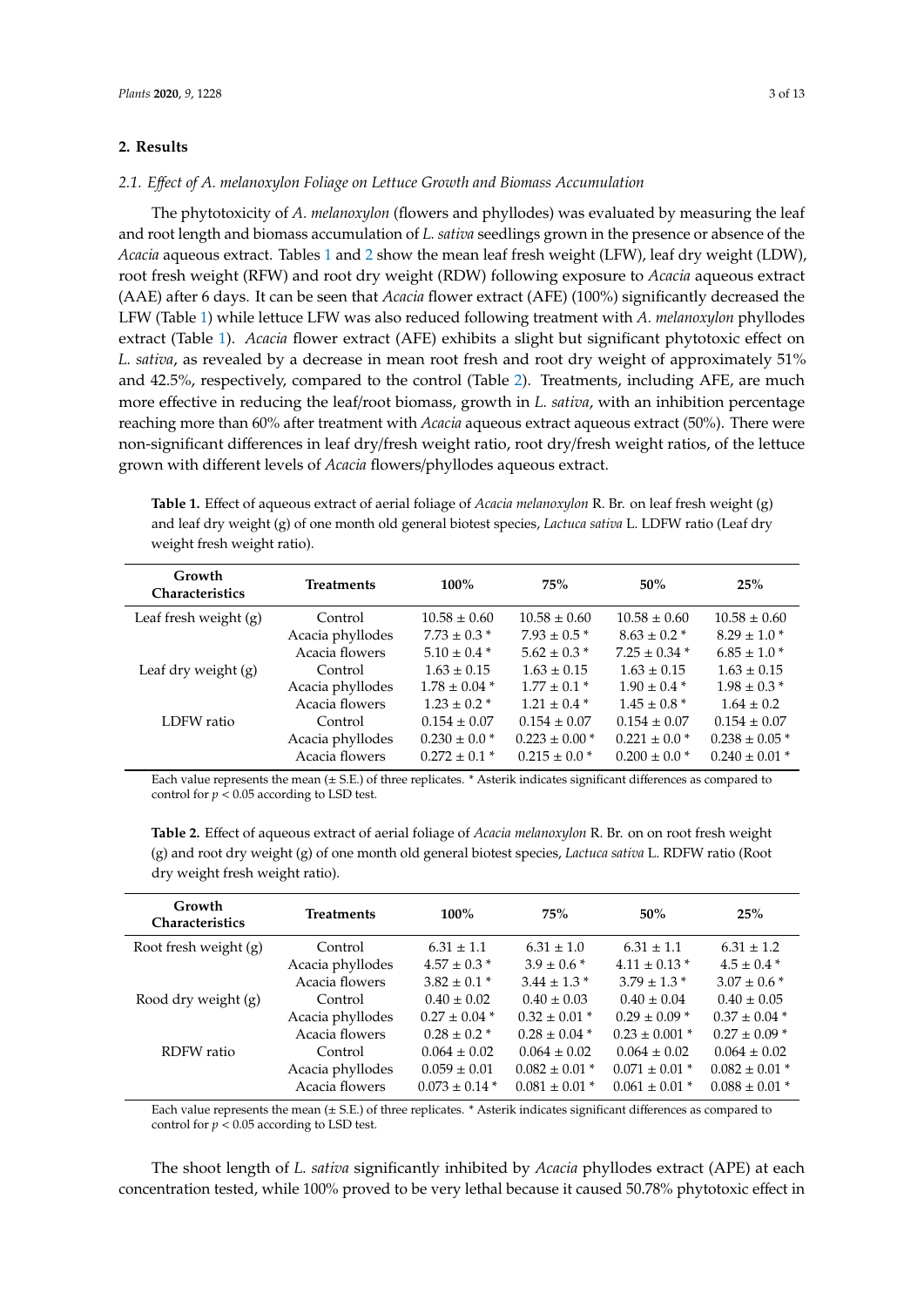*L. sativa* shoot length (Table [3\)](#page-3-0). The decrease in mean root length of was approximately 37.7% and 29.20% following treatment with *Acacia* flowers extract (AFE) (75% and 100%), respectively, compared to the control (Table [3\)](#page-3-0). Treatments, including *Acacia* flowers extract (AFE), are much more effective in reducing the root growth in *L. sativa*, with an inhibition percentage reaching more than 50%.

<span id="page-3-0"></span>**Table 3.** Effect of aqueous extract of aerial foliage of *Acacia melanoxylon* R. Br. on shoot length (cm) and root length (cm) of one month old general biotest species, *Lactuca sativa* L. RS ratio (Root shoot ratio).

| Growth<br><b>Characteristics</b> | <b>Treatments</b> | $100\%$           | 75%               | 50%                          | 25%                         |
|----------------------------------|-------------------|-------------------|-------------------|------------------------------|-----------------------------|
| Shoot length (cm)                | Control           | $15.30 \pm 0.23$  | $15.30 \pm 0.23$  | $15.30 \pm 0.23$             | $15.30 \pm 0.23$            |
|                                  | Acacia phyllodes  | $7.53 \pm 0.5$ *  | $8.96 \pm 1.5$ *  | $7.66 \pm 0.5*$              | $9.16 \pm 1.6*$             |
|                                  | Acacia flowers    | $8.96 \pm 2.2$ *  | $8.0 \pm 0.5*$    | $8.16 \pm 2.0*$              | $9.66 \pm 0.5$ <sup>*</sup> |
| Root length (cm)                 | Control           | $27.77 \pm 0.7$   | $27.77 \pm 0.7$   | $27.77 \pm 0.7$              | $27.77 \pm 0.7$             |
|                                  | Acacia phyllodes  | $21.33 \pm 2.3$ * | $19.0 \pm 1.5$ *  | $22.66 \pm 2.5$ <sup>*</sup> | $21.5 \pm 2.7$ *            |
|                                  | Acacia flowers    | $19.66 \pm 2.0*$  | $17.3 \pm 2.0$ *  | $22.0 \pm 1.7$ *             | $21.3 \pm 2.0$ *            |
| RS ratio                         | Control           | $1.82 \pm 0.03$   | $1.82 \pm 0.03$   | $1.82 \pm 0.03$              | $1.82 \pm 0.03$             |
|                                  | Acacia phyllodes  | $2.83 \pm 0.02$ * | $2.12 \pm 0.02$ * | $2.95 \pm 0.02$ *            | $2.34 \pm 0.02$ *           |
|                                  | Acacia flowers    | $2.19 \pm 0.01$ * | $2.16 \pm 0.02$ * | $2.69 \pm 0.01$ *            | $2.20 \pm 0.02$ *           |

Each value represents the mean  $(\pm S.E.)$  of three replicates. \* Asterisk indicate significant differences as compared to control for  $p < 0.05$  according to LSD test.

The concentration-induced differences in root fresh weight that was significantly affected following treated with *Acacia* flowers extract (AFE) at each concentration tested are given in Table [4.](#page-3-1) Root dry weight of *L. sativa* was also reduced by both flowers and phyllodes extract (Table [4\)](#page-3-1). However, AFE decreased the root dry weight upto 40% and 39% after treatment with 75% and 50%, respectively.

<span id="page-3-1"></span>**Table 4.** Effect of aqueous extract of aerial foliage of *Acacia melanoxylon* R. Br. on root fresh weight (g) and root dry weight (g) of one month old general biotest species, *Lactuca sativa* L.

| Growth<br><b>Characteristics</b> | <b>Treatments</b> | $100\%$             | 75%                | 50%                 | 25%                |
|----------------------------------|-------------------|---------------------|--------------------|---------------------|--------------------|
| Root fresh weight (g)            | Control           | $6.31 \pm 0.34$     | $6.31 \pm 0.34$    | $6.31 \pm 0.34$     | $6.31 \pm 0.34$    |
|                                  | Acacia phyllodes  | $4.57 \pm 0.7$ *    | $3.90 \pm 0.07$ *  | $4.12 \pm 0.3$ *    | $4.49 \pm 0.4$ *   |
|                                  | Acacia flowers    | $3.82 \pm 0.1$ *    | $3.44 \pm 0.29$ *  | $3.79 \pm 0.6*$     | $3.07 \pm 0.6$ *   |
| Root dry weight (g)              | Control           | $0.45 \pm 0.042$    | $0.45 \pm 0.042$   | $0.45 \pm 0.042$    | $0.45 \pm 0.042$   |
|                                  | Acacia phyllodes  | $0.27 \pm 0.02$ *   | $0.323 \pm 0.04$ * | $0.290 \pm 0.09$ *  | $0.373 \pm 0.04$ * |
|                                  | Acacia flowers    | $0.28 \pm 0.06*$    | $0.286 \pm 0.04$ * | $0.273 \pm 0.01$ *  | $0.270 \pm 0.09$ * |
| RDWFW ratio                      | Control           | $0.071 \pm 0.02$    | $0.071 \pm 0.02$   | $0.071 \pm 0.02$    | $0.071 \pm 0.02$   |
|                                  | Acacia phyllodes  | $0.059 \pm 0.01$ *  | $0.083 \pm 0.01$ * | $0.070 \pm 0.01$ ns | $0.083 \pm 0.01$ * |
|                                  | Acacia flowers    | $0.073 \pm 0.04$ ns | $0.083 \pm 0.04$ * | $0.072 \pm 0.01$ ns | $0.088 \pm 0.01$ * |

Each value represents the mean (± S.E.) of three replicates. \* Asterisk indicate significant differences as compared to control for  $p < 0.05$  according to LSD test.

## *2.2. E*ff*ect of A. melanoxylon Foliage on Lettuce Leaf Protein Contents*

Both AFE and APE decreased the protein contents of leaves, (0.78 mg  $g^{-1}$ ) and (0.83 mg  $g^{-1}$ ), respectively, following exposure at 100% as compared to control (1.03 mg g−<sup>1</sup> ) (Figure [1\)](#page-4-0). This reduction of leaf protein contents in lettuce leaves following *Acacia* aerial part extract proved that both AFE and APE exhibit polyphenols that causes the toxicity which led to decrease in leaf protein contents.

#### *2.3. Chemical Composition of the Acacia melanoxylon Aerial Foliage*

Table [5](#page-4-1) demonstrtae the chemical composition of *Acacia melanoxylon* aerial foliage (flowers and phyllodes). Several phytochemical constituents were identified from foliage extracts but we concentrated mainly on phenolics and flavonoids. Among the phenolic compounds, eight (8) were most important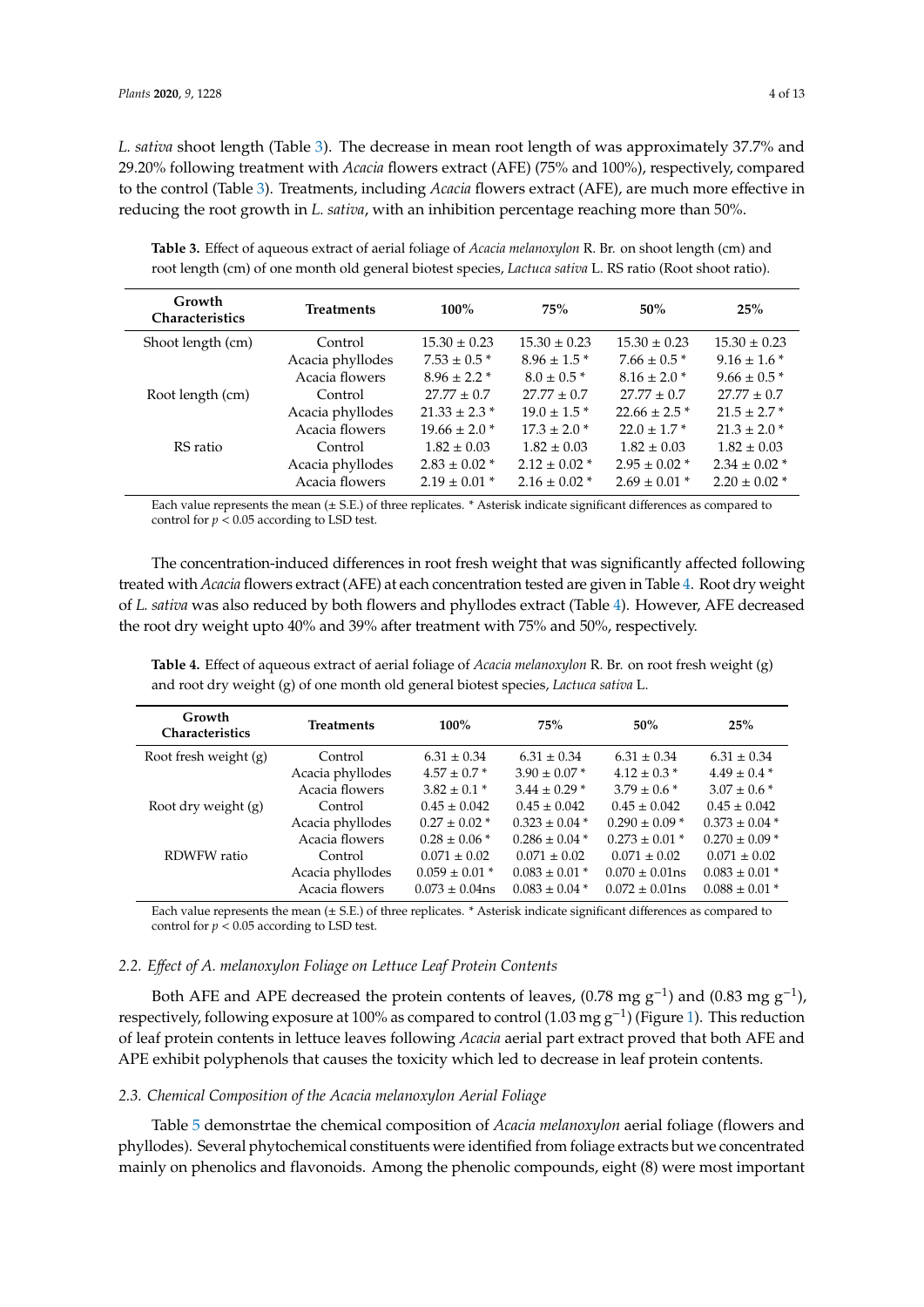<span id="page-4-0"></span>and include Gallic acid, protocatechuic acid, *p*-hydroxybenzoic acid, *p*-hydroxybenzaldehyde, vanillic acid, syringic acid, p-coumaric acid, ferulic acid constituents.





| Sr. No.        | <b>Common Name</b>       | <b>Scientific Name</b>              | Flowers mg/L | Phyllodes mg/L | RT   |
|----------------|--------------------------|-------------------------------------|--------------|----------------|------|
|                | <b>PHENOLICS</b>         |                                     |              |                |      |
| $\mathbf{1}$   | Gallic acid              | 3,4,5-trihydroxy benzoic acid       | 4.4          | 3.41           | 6.5  |
| $\overline{2}$ | Protocatechuic acid      | 3,4-dihydroxybenzoic acid           | 5.06         |                | 12.9 |
| 3              | p-Hydroxybenzoic acid    | 4-hydroxybenzoic acid               | 12.33        | 1.46           | 21.9 |
| 4              | $p$ -Hydroxybenzaldehyde |                                     | 0.91         | 0.16           | 28.6 |
| 5              | Vanillic acid            | 4-hydroxy-3-methoxybenzoic acid     | 9.7          | 1.64           | 32.2 |
| 6              | Syringic acid            | 4-hydroxy-3,5-dimethoxybenzoic acid |              | 2.64           | 40.1 |
| 7              | <i>p</i> -Coumaric acid  | 4-hydroxycinnamic acid              | 3.19         | 3.6            | 49.7 |
| 8              | Ferulic acid             | 4-hydroxy-3-methoxycinnamic acid    | 3.87         |                | 57.9 |
|                | <b>FLAVONOIDS</b>        |                                     |              |                |      |
| 9              | Rutin                    |                                     | 5342.39      | 5032.87        | 20.4 |
| 10             | Ouercetin                | 3,3',4',5,7-Pentahydroxyflavone     | 326.4        |                | 25.2 |
| 11             | Luteolin                 | 3',4',5,7-Tetrahydroxyflavone       | 388.89       | 706.89         | 26.2 |
| 12             | Apigenin                 | 4',5,7-Trihydroxyflavone            |              | 85.55          | 28.5 |
| 13             | Catechin                 | $(\pm)$ -3,3',4',5,7-Flavanpentol   |              | 765.44         | 7.9  |

<span id="page-4-1"></span>*2.3. Chemical Composition of the Acacia melanoxylon Aerial Foliage*  RT: retention time (minutes) of compounds in column. **Table 5.** Phenolics and flavonoids found in flower and phyllode extracts of *Acacia melanoxylon* R. Br.

Table 5 showed that *p*-h[yd](#page-4-1)roxybenzoic acid was in highest content (12.33 mg/L), followed by vanillic acid (9.7 mg/L) and were the principal compounds in the flowers and phyllodes extract.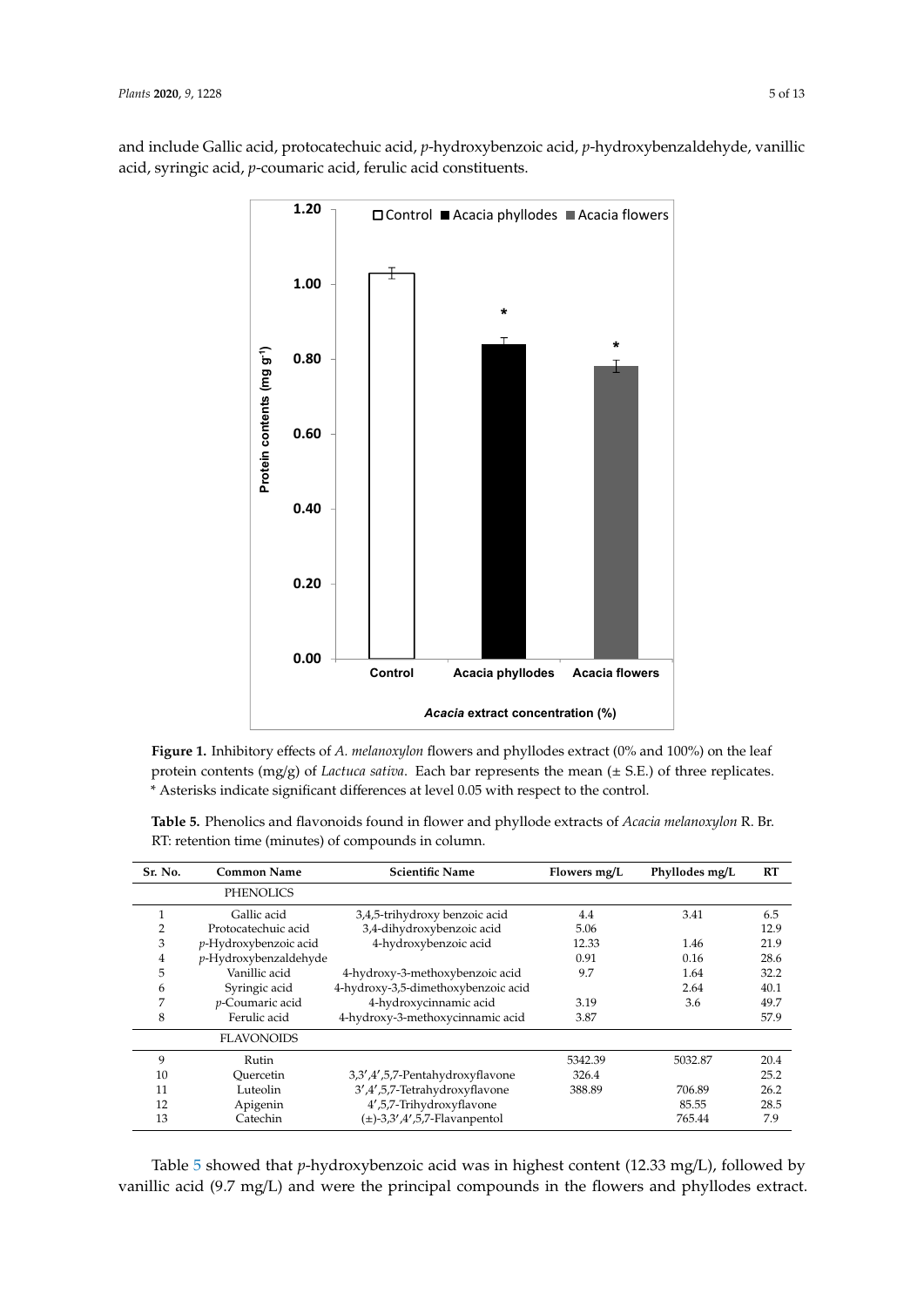In the phyllodes methanol extract, the major flavonoid compounds were rutin, luteolin, apigenin, and catechin.

### **3. Discussion**

Allelochemicals are released to the environment in different ways (by volatilisation, leaching, exudation or decomposition) and can act in a direct or an indirect way on the receptor plants [\[16,](#page-10-13)[19](#page-10-16)[,22](#page-10-19)[,23\]](#page-11-0). Their chemical nature is complex and diverse (organic acids, aldehydes, coumarins, quinones, flavonoids, alkaloids, terpenoids, etc.), but the most part of them comes from three principal biosynthetic routes, the route of shikimic acid (benzoic and cinnamic acids and their derivatives, coumarins, glycosides, alkaloids, etc.), and the routes of acetic and mevalonic acids (terpenoids, steroids, complex quinones, etc.) [\[3](#page-10-2)[,9](#page-10-6)[,10](#page-10-7)[,16\]](#page-10-13). Allelopathic compounds are present in almost all plants and they can be found in many parts of the plant like in roots, seeds, leave, fruits, stems, etc.

The leaf and root growth of lettuce was decreased following treatment with *Acacia melanoxylon* R.Br. aerial foliage aqueous extract at all concentration tested. The phytotoxicity of *A. melanoxylon* R.Br. was previously studied by Souto et al. [\[14\]](#page-10-11), who reported that soil bioassays showed clear inhibitory effects on growth and germination of understory plants, particularly soils from *Eucalyptus* and *Acacia* stands. In this study, the effects of water soluble allelochemicals appear to alter a variety of morpho-physiological functions and significantly reduced the leaf fresh and dry biomass. Zhang et al. [\[24\]](#page-11-1), showed that allelochemical (isoliquiritigenin) in the concentrations ranged between 0.2–1.0 mM exhibited toxic impacts that decreased the lettuce seedling growth. However, the results were dose dependent. They reported that isoliquiritigenin is an important phytochemical that caused >40% inhibition of radicle elongation in lettuce seedlings following exposure to 0.8 mM concentration. In another study, Sánchez-Moreiras et al. [\[25\]](#page-11-2) documented that natural product 2-(3*H*)-benzoxazolinone caused a 50% reduction in the radicle length of lettuce at a concentration of 0.9 mM. Several authors indicated that it is extremely difficult to separate the growth and physiological secondary effects afrom the primary impacts caused by allelochemicals. However, the secondary impacts led to the disruption of cell differentiation, plant water status, water uptake, respiration, signal transduction, photosynthesis and enzyme function [\[3](#page-10-2)[,6,](#page-10-20)[7,](#page-10-4)[10,](#page-10-7)[17,](#page-10-14)[26\]](#page-11-3).

The germination and seedling growth (root, shoot length, plant biomass) of plant seeds constitutes a primary step in the growth and development of many plant species and demonstrate an importance to highlight the allelopathic activity. Our seedling growth bioassays showed that AFE and APE exhibit significant amount of water soluble allelochemicals and had phytotoxic impact (*p* > 0.05) on lettuce growth. These water soluble polyphenols (phenolic compounds and flavonoids) have allelopathic effect on seedling growth, biomass and biochemical traits (leaf protein contents) of lettuce. In some trials, low dose of allelochemicals showed stimulation while higher concentration was lethal. Similarly, Al-Wakeel et al. [\[27\]](#page-11-4) documented that *A. nilotica* leaf extract enhanced the plant growth in peas, while a higher concentration was toxic that significantly decrease plant growth in the pea.

Several authors documented that, apart from environmental stresses, different invasive plant species showed phytotoxicity on the physiological and biochemical attributes of lettuce. In our results, *Acacia melanoxylon* flowers was highly deleterious at (100%) concentration tested and significantly inhibited protein contents in *L. sativa* as compared to control. However, Wang et al. [\[28\]](#page-11-5) evaluated the leaf extract of alien invasive plant species, *Solidago canadensis* L. alone and joint application of nitrogen and cadmium stress. The *S. canadensis* employee distinctly allelopathy on germination and growth characteristics of lettuce and remarkably increased with increasing concentration of leaf extracts. However, N application relieved the allelopathy, while Cd treatment proved to be lethal, inhibiting the physiological traits of the lettuce.

In another study, BOA caused a significant reduction in leaf proteins due to protein denaturation, following exposure to allelochemicals. They reported that protein synthesis was significantly reduced following treatment with BOA [\[25\]](#page-11-2). However, contrary, there was an increase in leaf proteins in maize and decrease in kidney beans following treatment with *Acacia nilotica* extract [\[29\]](#page-11-6). Another study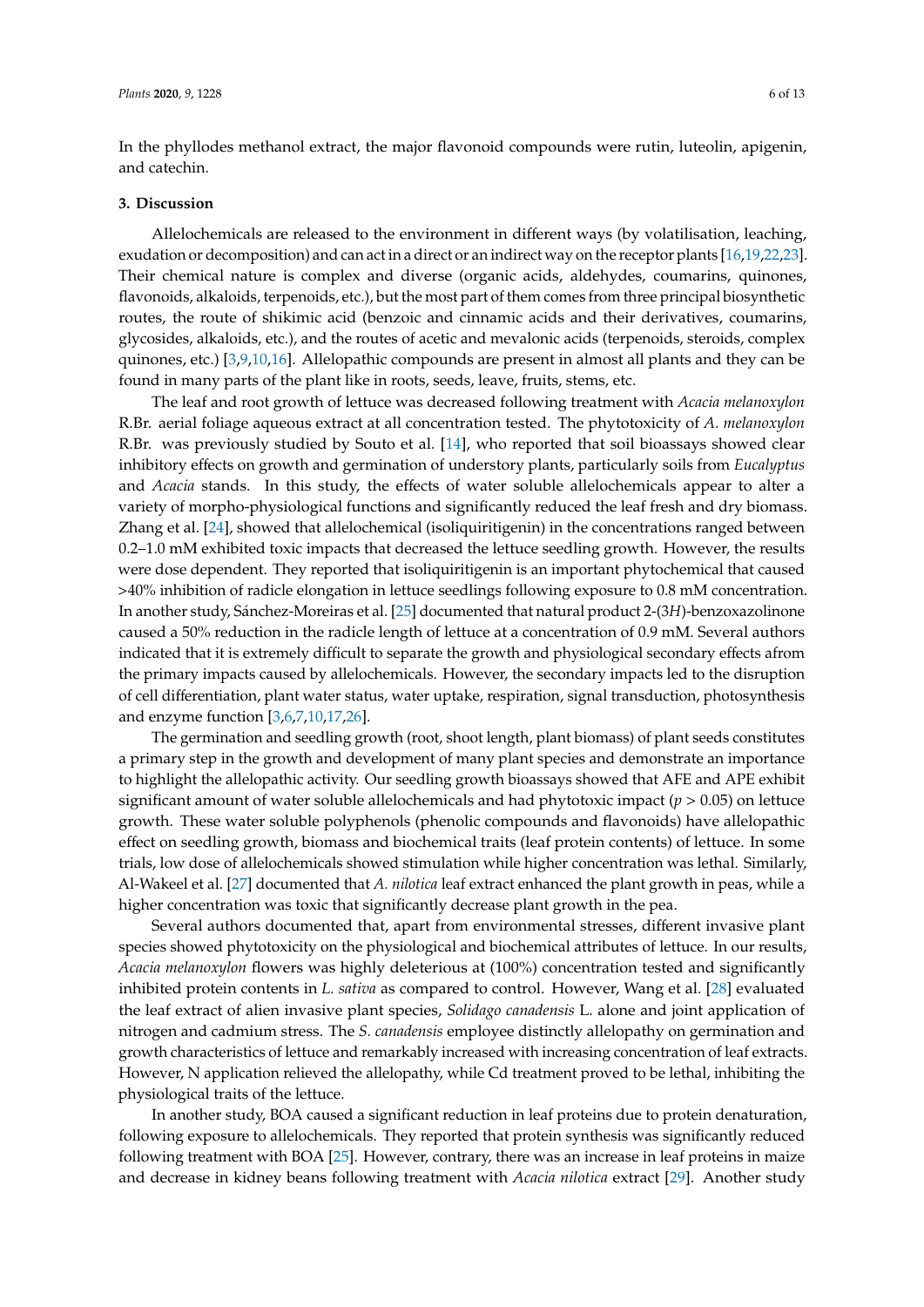conducted by Lu et al. [\[30\]](#page-11-7) showed that leaf extracts from three invasive plant species [(*Solidago canadensis* L., *Erigeron annuus* (L.) Pers., and *Conyza canadensis* L. Cronq)] inhibited the seed germination of lettuce. Meanwhile, heavy metals (Cu, Pb) promoted the invasion of all three plant species and allelopathic phenomena were more severe in the presence of heavy metals. Allelopathyic impact was significantly varied from one to other invasive species and *S. Canadensis* demonstrated moe phytotix than others. The allelopathic activity depended on a number of factors such as evaluating vegetation, extract types and concentration, and environmental attributes. Our results showed that aqueous extract of flowers and phyllodes from *A. melanoxylon* proved phytotoxic in nature (due to the presence of phytochemicals) and hence decreased the growth and morpho-physiological parameters of *L. sativa* in a dose-dependent manner (Tables [1](#page-2-0) and [2\)](#page-2-1). These results are in conformity with the earlier reports of allelopathy in *A. melanoxylon* [\[13–](#page-10-10)[15\]](#page-10-12). According to Chou et al. [\[31\]](#page-11-8), foliage extract of *Acacia confusa* Merr showed significant inhibitory effects on target plant species. Similarly, different concentrations of *Acacia auriculiformis* A. Cunn. ex Benth. also showed phytotoxicity against a number of vegetations [\[32\]](#page-11-9). Similar results were reported for *Acacia nilotica* [\[29\]](#page-11-6), *Acacia auriculiformis* [\[33\]](#page-11-10), *Acacia nilotica* [\[27\]](#page-11-4). In the present study, we found that flowers of *A. melanoxylon* were more phytotoxic as compared to phyllodes. It might be due to the difference in phytotoxicity of different secondary metabolites present in two plant organs and their chemical structure. Several other allelopathic crops, such as sorghum root extract, significantly reduced growth and development of several weeds in the wheat fields [\[34\]](#page-11-11). The allelopathic crop residue also showed inhibition of germination of different weeds seeds [\[35\]](#page-11-12).

The potential effect of the allelochemical will be higher or lower depending on the concentration, the soil transformations, and the target species, but also on the environmental factors and the simultaneous occurrence of other biotic or abiotic stresses. Most of the polyphenols, identified in the present study (Table [5\)](#page-4-1) are assumed to be water soluble and, mostly, phenolics have good potential as templates for new herbicide classes [\[36](#page-11-13)[,37\]](#page-11-14). Different polyphenols (phenolic compounds, flavonoids, derivatives of hydoxybenzoic acids, derivatives of cinnamic acids) were identified and seem to be water soluble; previously, it was elaborated that most of the allelochemicals, when in contact with plant cell walls, caused phytotoxicity and interfered in the ecophysiological parameters of the target plants [\[36,](#page-11-13)[38,](#page-11-15)[39\]](#page-11-16). These phytochemicals possess certain properties and can be used them as lead compounds for new herbicide discovery program [\[3,](#page-10-2)[19](#page-10-16)[,23](#page-11-0)[,40](#page-11-17)[,41\]](#page-11-18).

In terms of the allelopathy bioassay employed in this study, it has been widely used in evaluating the allelopathic impact and is also short, simple and highly sensitive [\[42,](#page-11-19)[43\]](#page-11-20). Germination, growth and seedling development conditions of the pot experiment are similar to those in the natural environment than that of the laboratory [\[30\]](#page-11-7). Therefore, it was suggested that growth and ecophysiological study of the target plant in the natural environment needs further investigation to study the allelopathic stress of the donor plant. Growth, fresh weight, dry weight, shoot length and root length attributes are important biological attributes that were selected as to evaluate the *A. melanoxylon* allelopathy, whose extract concentration will affect the abundance and competitiveness of recipient plants in natural habitat. However, at present, we have not studied the allelopathic effect of *A. melanoxylon* extracts on *L. sativa* seedlings at the molecular level, so the effects on cell division and elongation, growth regulation system and respiration need to be determined in the future context.

The polyphenol composition of *Acacia melanoxylon* aerial foliage is shown in Table [5.](#page-4-1) Several phytochemical constituents were identified from foliage extracts but we concentrated mainly on phenolics and flavonoids. Among the phenolic compounds, eight were the most important and include Gallic acid, protocatechuic acid, *p*-hydroxybenzoic acid, *p*-hydroxybenzaldehyde, vanillic acid, siringic acid, *p*-coumaric acid, and ferulic acid constituents.

The *p*-hydroxybenzoic acid was highest in content (12.33 mg/L), followed by vanillic acid (9.7 mg/L) and these were the principal compounds in the flower and phyllode extracts as shown in Table [5.](#page-4-1) In the phyllode methanol extract, major flavonoid compounds were rutin, luteolin, apigenin, and catechin. According to studies of Souto et al. (14), allelopathy was the main process involved in the inhibition of soil microbial activity and retard the germination attributes of *Lactuca sativa* L., *Dactylis glomerata* L.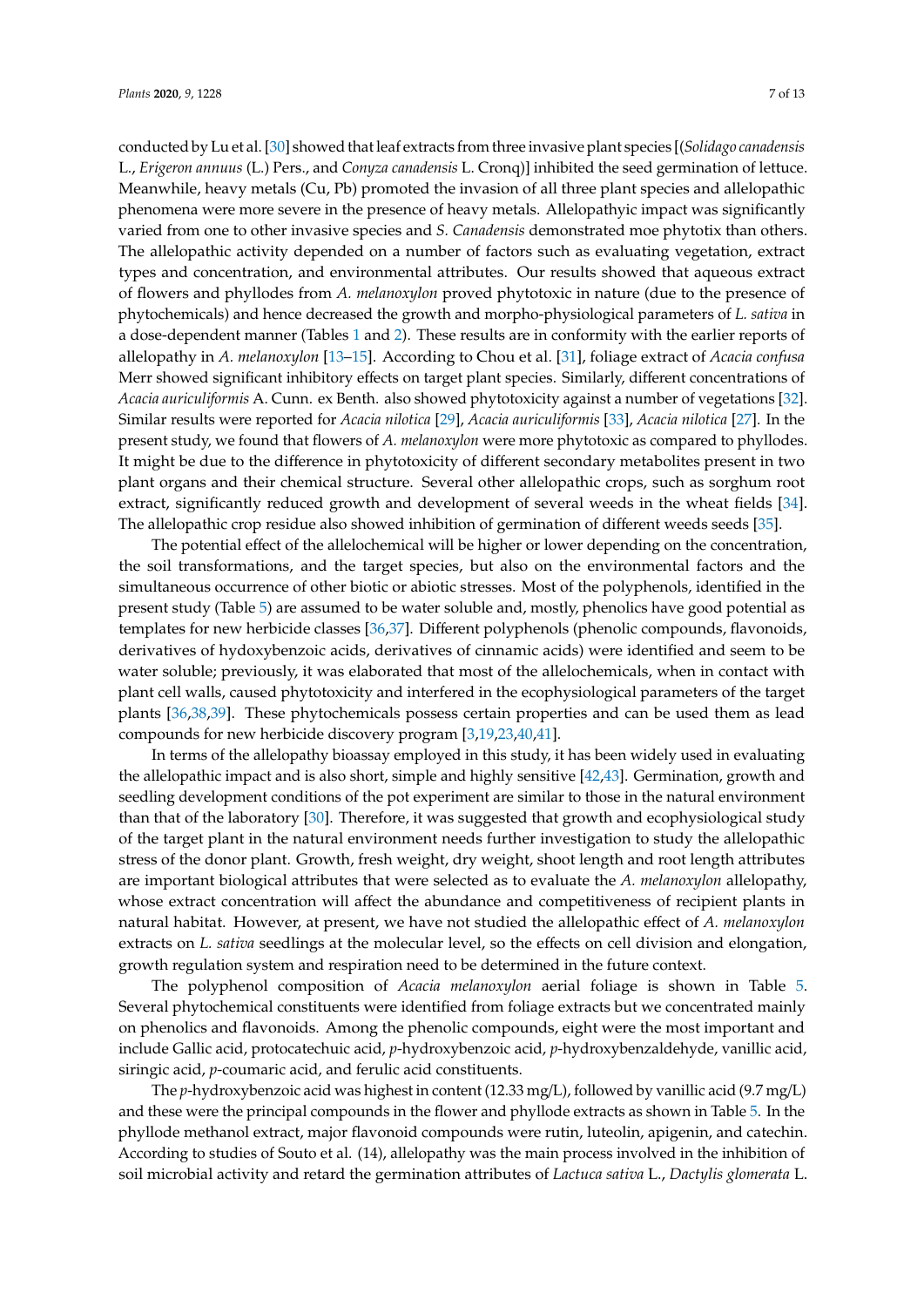and *Trifolium repens* L. following *Acacia* and *Eucalyptus* population as compared to the autochthonous *Quercus robur* L. The phytotoxic effects were more prominent during *Acacia* blooming stages. In another investigation carried out through gas chromatography and mass spectroscopy, Freire et al. [\[44\]](#page-11-21) documented the presence of several polyphenols and phytotoxic molecules such as cinnamic acid derivatives, spinasteryl glucoside and dihydrospinasteryl glucosides. Physiological and biochemical parameters (seedling growth, sugar contents and chlorophyll content) in *Zea mays* L. (maize) and *Phaseolus vulgaris* L. were decreased by *Acacia nilotica* and *Eucalyptus rostrata* leaf leachates (29). In a pot experiment, *Acacia nilotica* leaves extract showed a significant reduction in the growth and metabolic activities of 45-day-old pea (*Pisum sativum* L.) plants. Meanwhile, higher concentration was inhibitory while lower concentration was stimularory. Qualitative and quantitative HPLC analysis of water extract of *Acacia nilotica* leaves revealed that protocatechuic and caffeic acids were the principal phenolic compounds accompanied by ferulic, cinnamic acids and apigenin in higher quantity, whereas pyrogallic, *p-*coumaric, syringic acids and coumarin were found in trace amounts [\[27\]](#page-11-4).

#### **4. Methods and Materials**

# *4.1. Plant Materials*

The fresh aerial parts (shoots exhibiting flowers and phyllodes) of *Acacia melanoxylon* were gathered from natural population from the mountainous area, Lagoas Marcosende campus, University of Vigo, during blooming stage (Pontecedra province, Spain, 42.2406◦ N, 8.7207◦ W). The seeds of Lettuce (*Lactuca sativa* L. cv. Great Lakes California (Asteraceae, Asterales), a food and cash crop, were purchased from Semillas Fito (Barcelona, Spain) and used for seedling growth bioassays.

#### *4.2. Extraction of Polyphenols and HPLC Analysis*

The fresh plant tissue was cut into small pieces with scissors and placed in the laboratory at room temperature (25 ◦C) for air drying because phenolics are not stable to drying in an oven at high temperature. The dry flowers or leaves (1 g), were mixed with 50 mL of methanol/HCl (1000:1,  $v/v$ ) in a 100-mL Erlenmeyer flask and kept in darkness for 12 h with hand shaking every three hours. The mixture was filtered by using a filter paper and a funnel. The filtrate was saved in refrigerator and the process was repeated with residual plant material for another 12 h by adding 50 mL of methanol/HCl. The mixture was filtered again and two methanolic fractions were combined (approx. 100 mL). This mixture was dried in rotary evaporator under vacuum. The temperature of rotary evaporator was maintained below 35 ℃. The remaining material was dissolved in 40 mL of ethanol/water (2:8, *v*/*v*) and filtered. Afterwards, three sequential extractions were carried out with 20 mL of diethyl ether. The mixture was extracted with an extraction funnel by shaking vigorously for one minute each time, waiting until complete separation into two phases: the aqueous one in the lower part and an organic one in the upper part of funnel. The organic phases were removed and saved. We collected three ethereal phases in an Erlenmeyer flask. After that, three sequential extractions were carried out with 20 mL ethyl acetate on aqueous phase, obtaining three new organic phases that were collected and combined with ethereal ones. The total organic fractions obtained in this way were dehydrated with anhydrous sodium sulphate for 30 min to remove minimum residual water. Subsequently, it was filtered to withdraw sodium sulphate and evaporated to dryness in rotary evaporator. The final residue containing phenolics were re-dissolved in 1 mL methanol/water (1:1, *v*/*v*) and filtered through a 0.45-µm-pore-size nylon membrane filter and saved in refrigerator at 4 ◦C until HPLC analysis. The henolics were extracted by the method as proposed by Macheix et al. [\[45\]](#page-11-22) and was optimized by Bolaño et al. [\[46\]](#page-12-0).

#### *4.3. Extraction of Flavonoids from Flowers and Leaves of A. melanoxylon*

The flavonoids were extracted by the method of Markham 1989 with certain modifications. The fresh plant tissue was cut into small pieces with scissors and placed in the laboratory at room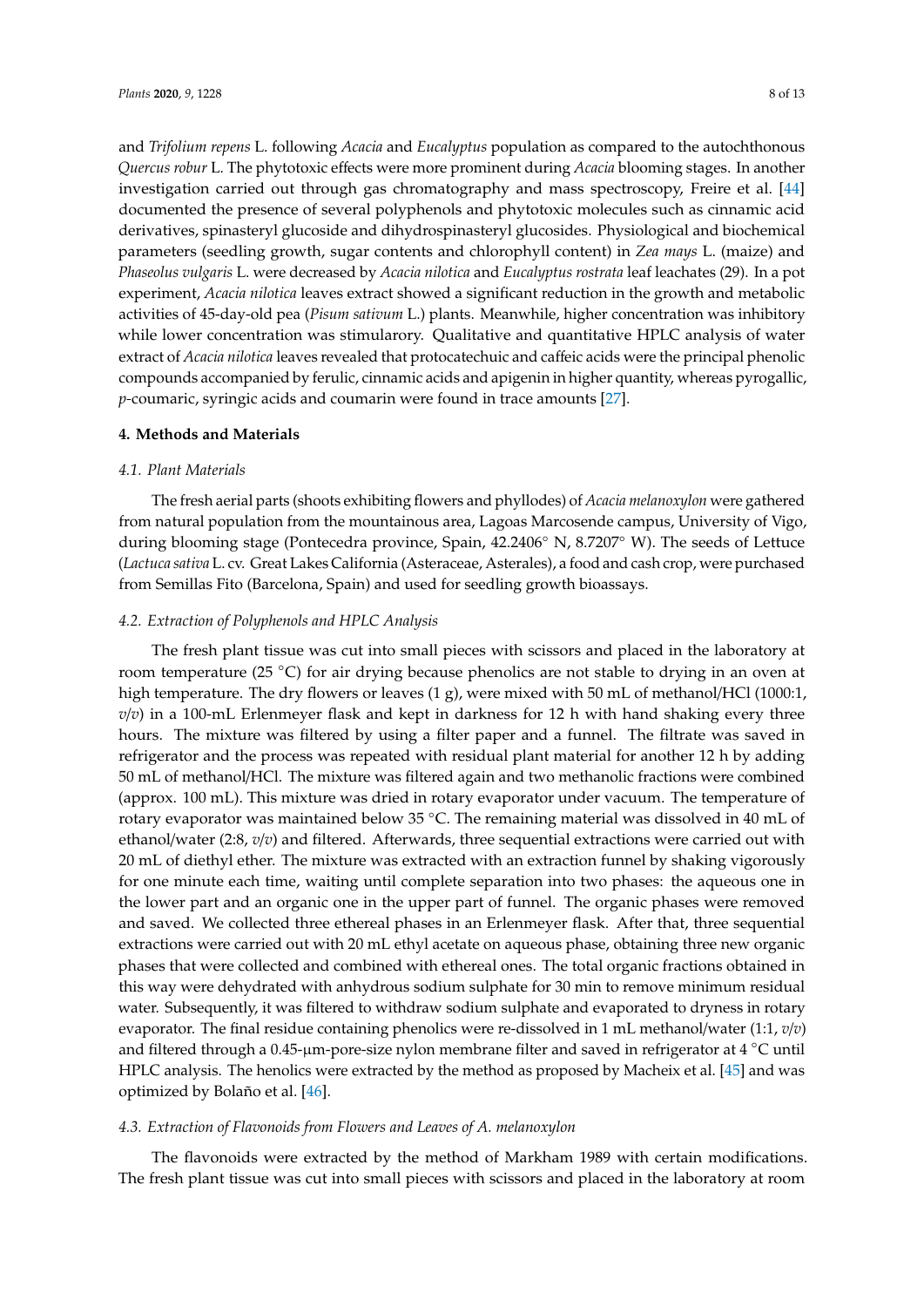temperature (25 °C) for air drying. The dried and powdered flowers or leaves (10 g) were macerated with 300 mL of methanol/water (80:20) for 24 h at room temperature with continuous shaking. The extract was obtained through filtration by using a Buchner funnel with a filter paper. This mixture was dried in rotary evaporator under vacuum until all methanol was removed. The remaining material was re-dissolved in 40 mL of ethanol/water (2:8,  $v/v$ ) and filtered. The resultant aqueous material was extracted with petroleum ether in an extraction funnel to remove fats, terpens, chlorophylls and xanthophylls. This extraction was repeated three times. Afterwards the mixture was extracted as per described in Phenolics acids, i.e., three sequential extractions with diethyl ether followed by three sequential extractions with ethyl acetate. The total organic fractions obtained in this way were dehydrated with anhydrous sodium sulphate for 30 min to remove minimum residual water. Subsequently, it was filtered to withdraw sodium sulphate and evaporated to dryness in rotary evaporator. The final residue was re-dissolved in 2.5 mL methanol and filtered through a 0.45 µm pore size nylon membrane filter and saved in refrigerator at −20 ◦C until HPLC analysis.

#### *4.4. UV-DIODE ARRAY Chemical Analyses*

Analysis was performed using a Shimadzu chromatograph equipped with a UV-DIODE ARRAY detector to identify phenolic and flavonoids. Identification of the compounds was made by using a reverse-phase Waters Nova-Pak C-18 (4.6  $\times$  250 mm) column with a 4 $\mu$ m particle size. For flavonoids, the extracts were analyzed using two mobile phases: (A) methanol:phosphoric acid 999:l and (B) water: phosphoric acid 999:1. Linear gradients starting with 20% (A) and ending with 100% (A) were used over the first 40 min with an additional 5 min at 100% (A). The flow rate of the mobile phase was 1 mL/min and the eluate was analyzed at 250–400 nm. For the phenolic compounds, extracts were analyzed using two mobile phases: (A) water: acetic acid 98:2 and (B) water: methanol: acetic acid 68:30:2. Linear gradients starting with 100% (A) and ending with 20% (A) were used over the first 59 min, with an additional 6 min at 20% (A). The flow rate of the mobile phase was 0.8 mL/min and the eluate was analysed at 210–400 nm.

#### *4.5. Acacia melanoxylon Flowers and Phyllodes Aqueous Extract Preparation for Bioassays*

Fresh shoots of *Acacia melanoxylon* were collected from natural population in the surrounding area of Lagoas Marcosende campus of University of Vigo, during flowering period. The flowers and phyllodes were separated from branches and soaked in distilled water in the ratio of 1:1 (*w*/*v*) at room temperature and left in the laboratory for 24 h. Similar extraction techniques were used by Molina et al. [\[47\]](#page-12-1), in their studies of *Eucalyptus* spp. and Lorenzo et al. [\[48\]](#page-12-2), in their studies of allelopathic effects of *Acacia dealbata* L. The extract was collected, filtered through filter paper and described as 100%. Distilled water was added in this solution to make different dilution (75%, 50% and 25%). We examined effects of both phyllodes and flowers extracts made by mixing plant material in water, as opposed to the often criticized method of tissue disruption and organic solvent extraction that may yield artificially higher levels of specific compounds [\[37\]](#page-11-14).

#### *4.6. Plant Material and Growth Conditions*

Lettuce (*Lactuca sativa* L. cv. Great Lakes California (Asteraceae, Asterales)), a food and cash crop and the most widely used model species in allelopathic studies [\[49\]](#page-12-3), was selected because of its fast germination and homogeneity. The seeds of test species were purchased commercially from Semillas Fito (Barcelona, Spain). The seeds were placed in plastic trays (32  $\times$  20  $\times$  6 cm) with a 5-cm-deep layer of perlite (500 g/tray). The trays were irrigated on alternate days with tap water until germination of seeds and thereafter with 500 mL 1:1 Hoagland solution/tray, twice in a week. Seedlings were germinated in darkened at 20 ◦C temperatures in environmentally controlled growth chamber. For seedling growth, the environmental conditions were as follows; temperature: 18/8 °C (day/night) and 12/12 h (light/darkness) photoperiod, 80% relative humidity and 200 µmol m<sup>-2</sup> s<sup>-1</sup> irradiance. One month old seedlings (when plants have three fully expanded leaves), were transferred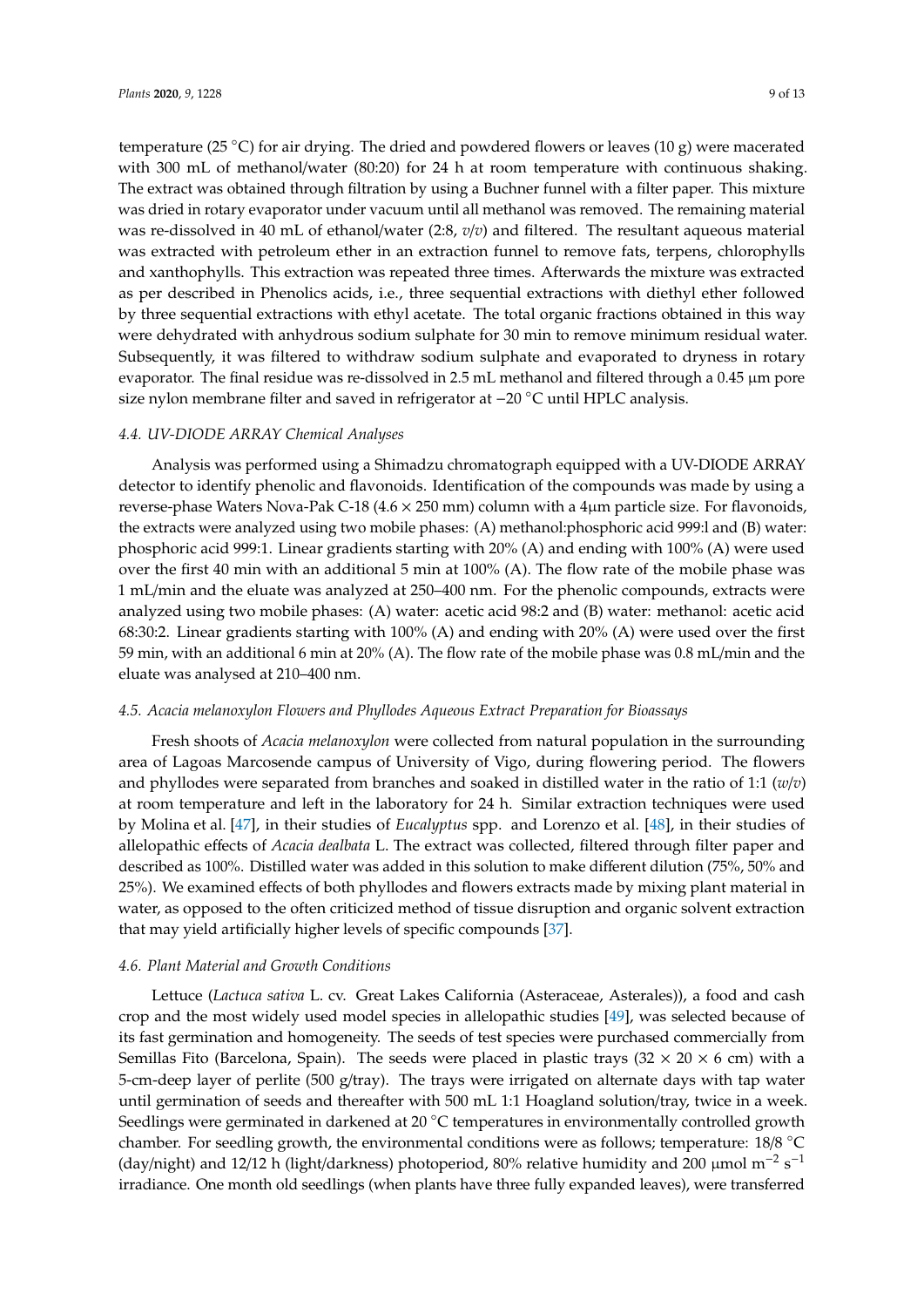to pots (10 cm) containing perlite (70g) to stimulate the development of root system and shifted to the glass house with same growing condition and nutrient solution (100 mL/pot). Every second day the pots were well watered with tap water through an automatic irrigation system. One week later, treatment solutions (100 mL/pot) were applied three times (day one, three and five) and measurements were taken on each day. The temperature in the glass house was maintained at  $21 \pm 2$  °C with a relative humidity of 75%. The glasshouse was ventilated with outside air to ensure steady  $CO<sub>2</sub>$ . Aqueous extract (100%, 75%, 50%, 25%) of *Acacia melanoxylon* (flowers and phyllodes) and control were watered three times (days 1, 3 and 5) with 100 mL solution. The experiment was laid out in Randomized Complete Block Design (RCBD) and replicated thrice.

#### *4.7. Plant Growth Measurements*

Information about plant height/root length was obtained with a ruler and values were expressed in cm. The fresh and oven dry plant leaves and roots weight were obtained by first weighting independently fresh leaves and roots then after drying these samples in a circulatory air oven at 70 ◦C for 72 h. The samples were weighed again to get dry weight of plant.

#### *4.8. Statistical Analysis*

Data was analyzed with the statistical package SPSS® (version 21.00) for Windows® (SPSS Inc., Chicago, IL, USA). Data were analysed by using one-way analysis of variance (ANOVA) (Sokal and Rohlf 1995) (when variance were homogeneous) or Kruskal-Wallis test (when heterogeneous). The LSD test as post hoc test was used to determine main differences between treatment means. Significant differences between means of treatment were compared at 5% probability level.

#### **5. Conclusions**

The exotic invasive tree in North Western Iberian Peninsula (Galicia, Spain), *Acacia melanoxylon*, their aerial foliage (flowers and phyllodes) extracts have negative effects on the growth and biomass of a general biotest species *Lactuca sativa* seedlings. Allelopathic effect of *A. melanoxylon* extracts at higher concentration was stronger than that of lower concentration and flowers extract showed stronger inhibition in different attributes than phyllodes extract. According to HPLC data of flowers and phyllodes extracts, several phyto-chemicals were identified and they are represented as derivatives of benzoic acid and cinnamic acid. Apart from these phenolic acids, a significant amount of flavonoids such as rutin, quercetin, luteolin, apigenin, and catechin were identified that enhanced the phytotoxicity of the extract. The presence of all these polyphenols thus affects the growth, biomass and root development rate of *L. sativa*. What's more, the inhibitory effect of flower extract is stronger than that of phyllodes extract, which is one of the reasons that the allelopathic molecules are in much higher amounts in flowers than phyllodes in *A. melanoxylon*.

**Author Contributions:** M.I.H. conducted the experiment, collected data, and drafted the manuscript. M.J.R. designed the experiment and followed upon data collection, helped in article draft, correction, and revision. M.A.E.-S. provided support through the statistical analysis, English language and grammar correction, Ms revision, and edited the final manuscript. All authors have read and agreed to the published version of the manuscript.

**Funding:** The research was supported by the Project 10PXIB310261PR from the Galician Government and Project AGL2010-17885 (sub-programa AGR) "Estudio del modo de acción del citral en larespuesta temprana de plantas superior" funded by Ministerio de Ciencia e Innovación, Subdirección General de Proyectos de Investigación y Proyectos de Investigación Fundamental no orientada. Author M.A.El-Sheikh extends his appreciation to the Researchers Supporting Project Number (RSP-2020/182), King Saud University, Riyadh, Saudi Arabia.

**Acknowledgments:** We thank Aldo Barreiro, Carlos Bolano and Paula Lorenzo with field and laboratory assistance. Author M.A.El-Sheikh extends his appreciation to the Researchers Supporting Project Number (RSP-2020/182), King Saud University, Riyadh, Saudi Arabia.

**Conflicts of Interest:** The authors declare no conflict of interest.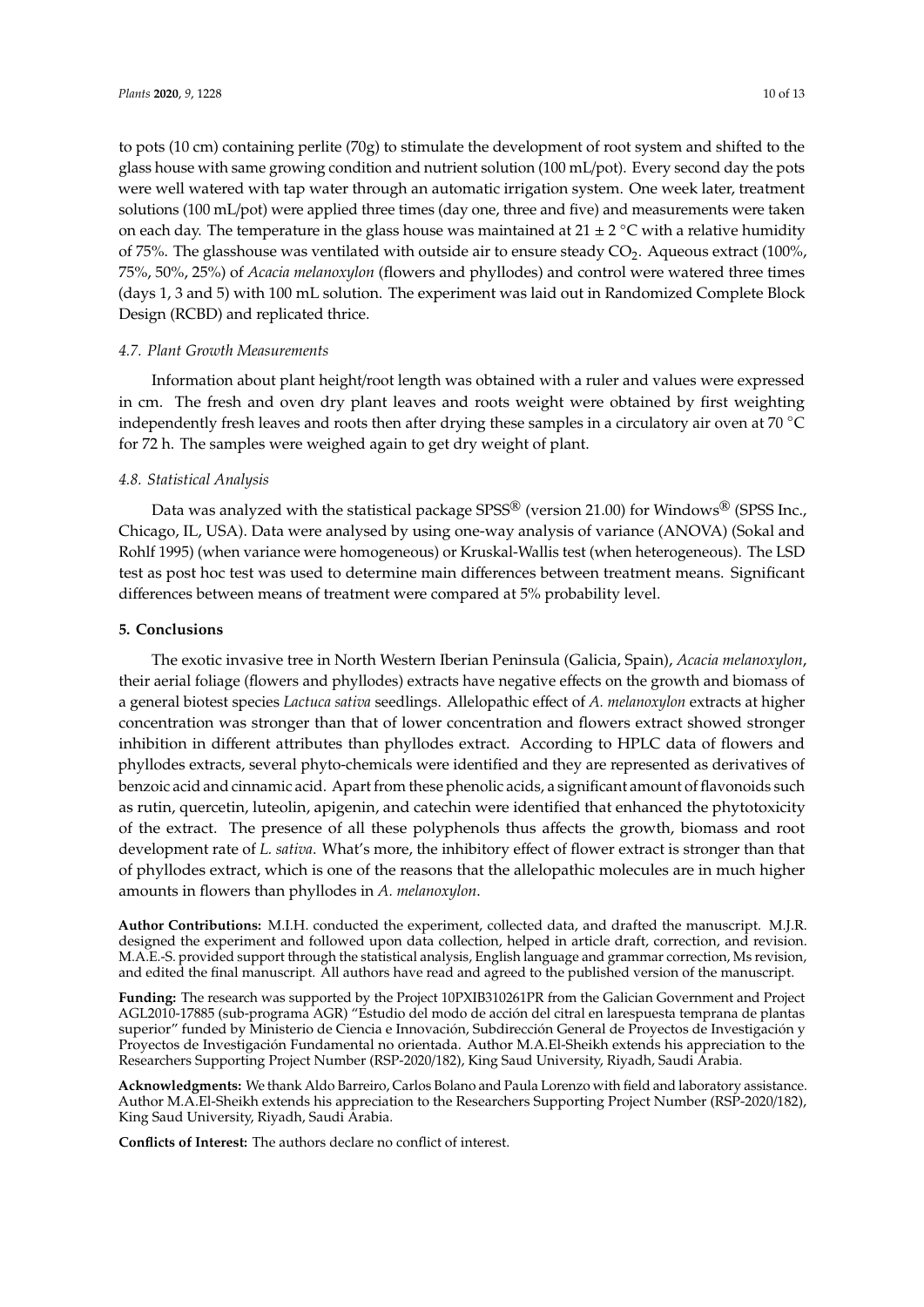# **References**

- <span id="page-10-0"></span>1. Anaya, A.L.; Pelayo-Benavides, H.P. Allelopathic potential of *Mirabilis jalapa* L. (*Nyctaginaceae*): Effects on germination, growth and cell division of some plants. *Allelop. J.* **1997**, *4*, 57–68.
- <span id="page-10-1"></span>2. Reigosa, M.J.; Sanchez-Moreiras, A.M.; Gonzalez, L. Ecophysiological approaches in allelopathy. *Crit. Rev. Plant Sci.* **1999**, *18*, 83–88. [\[CrossRef\]](http://dx.doi.org/10.1080/07352689991309405)
- <span id="page-10-2"></span>3. Hussain, M.I.; Reigosa, M.J. Allelochemical stress inhibits growth, leaf water relations, PSII photochemistry, non-photochemical fluorescence quenching and heat energy dissipation in three  $C_3$  perennial species. *J. Exp. Bot.* **2011**, *62*, 4533–4545. [\[CrossRef\]](http://dx.doi.org/10.1093/jxb/err161)
- <span id="page-10-3"></span>4. Lockwood, J.L.; Simberloff, D.; Mckinney, M.L.; Von Holle, B. How many, and which, plants will invade natural areas. *Biol. Invasions* **2001**, *3*, 1–8. [\[CrossRef\]](http://dx.doi.org/10.1023/A:1011412820174)
- 5. Hussain, M.I.; Reigosa, M.J. Characterization of xanthophyll pigments, photosynthetic performance, photon energy dissipation, reactive oxygen species generation and carbon isotope discrimination during artemisinin-induced stress in *Arabidopsis thaliana*. *PLoS ONE* **2015**, *10*, e0114826. [\[CrossRef\]](http://dx.doi.org/10.1371/journal.pone.0114826)
- <span id="page-10-20"></span>6. Hussain, M.I.; El-Keblawy, A.; Tsombou, F.M. Leaf age, canopy position, and habitat affect the carbon isotope discrimination and water-use efficiency in three  ${\sf C}_3$  leguminous  ${\it Prosopi}$  species from a hyper-arid climate. *Plants* **2019**, *8*, 402. [\[CrossRef\]](http://dx.doi.org/10.3390/plants8100402)
- <span id="page-10-4"></span>7. Hussain, M.I.; Tsombou, F.M.; El-Keblawy, A. Surface canopy position determines the photosystem II photochemistry in invasive and native *Prosopis* Congeners at Sharjah Desert, UAE. *Forests* **2020**, *11*, 740. [\[CrossRef\]](http://dx.doi.org/10.3390/f11070740)
- <span id="page-10-5"></span>8. Ma, H.; Chen, Y.; Chen, J.; Zhang, Y.; Zhang, T.; He, H. Comparison of allelopathic effects of two typical invasive plants: *Mikania micrantha* and *Ipomoea cairica* in Hainan island. *Sci. Rep.* **2020**, *10*, 1–10. [\[CrossRef\]](http://dx.doi.org/10.1038/s41598-020-68234-5)
- <span id="page-10-6"></span>9. Chen, B.M.; Liao, H.X.; Chen, W.B.; Wei, H.J.; Peng, S.L. Role of allelopathy in plant invasion and control of invasive plants. *Allelop. J.* **2017**, *41*, 155–166. [\[CrossRef\]](http://dx.doi.org/10.26651/2017-41-2-1092)
- <span id="page-10-7"></span>10. Kato-Noguchi, H. Involvement of allelopathy in the invasive potential of *Tithonia diversifolia*. *Plants* **2020**, *9*, 766. [\[CrossRef\]](http://dx.doi.org/10.3390/plants9060766) [\[PubMed\]](http://www.ncbi.nlm.nih.gov/pubmed/32575408)
- <span id="page-10-8"></span>11. Duke, S.O.; Blair, A.C.; Dayan, F.E.; Johnson, R.D.; Meepagala, K.M.; Cook, D.; Bajsa, J. Is (−)-Catechin a novel weapon of spotted knapweed (*Centaurea stoebe*)? *J. Chem. Ecol.* **2009**, *35*, 141–153. [\[CrossRef\]](http://dx.doi.org/10.1007/s10886-008-9587-z) [\[PubMed\]](http://www.ncbi.nlm.nih.gov/pubmed/19816095)
- <span id="page-10-9"></span>12. Knapic, S.; Tavares, F.; Pereira, H. Heartwood and sapwood variation in *Acacia melanoxylon* R. Br. trees in Portugal. *Forest* **2006**, *79*, 371–380. [\[CrossRef\]](http://dx.doi.org/10.1093/forestry/cpl010)
- <span id="page-10-10"></span>13. Souto, X.C.; González, L.; Reigosa, M.J. Comparative analysis of the allelopathic effects produced by four forestry species during the decomposition process in their soils in Galicia (NW Spain). *J. Chem. Ecol.* **1994**, *20*, 3005–3015. [\[CrossRef\]](http://dx.doi.org/10.1007/BF02098405) [\[PubMed\]](http://www.ncbi.nlm.nih.gov/pubmed/24241931)
- <span id="page-10-11"></span>14. Souto, X.C.; Bolano, J.C.; González, L.; Reigosa, M.J. Allelopathic effects of tree species on some soil microbial populations and herbaceous plants. *Biolog. Plant.* **2001**, *44*, 269–275. [\[CrossRef\]](http://dx.doi.org/10.1023/A:1010259627812)
- <span id="page-10-12"></span>15. González, L.; Souto, X.C.; Reigosa, M.J. Allelopathic effects of *Acacia melanoxylon* R. Br. phyllodes during their decomposition. *For. Ecol. Manag.* **1995**, *77*, 53–63. [\[CrossRef\]](http://dx.doi.org/10.1016/0378-1127(95)03581-T)
- <span id="page-10-13"></span>16. Hussain, M.I.; González, L.; Souto, C.; Reigosa, M.J. Ecophysiological responses of native plants to phytotoxic effect of *Acacia melanoxylon* R. Br. *Agrofor. Syst.* **2011**, *83*, 149–166. [\[CrossRef\]](http://dx.doi.org/10.1007/s10457-011-9433-0)
- <span id="page-10-14"></span>17. Farooq, M.; Khan, I.; Nawaz, A.; Cheema, M.A.; Siddique, K.H. Using sorghum to suppress weeds in autumn planted maize. *Crop Prot.* **2020**, *133*, 105162. [\[CrossRef\]](http://dx.doi.org/10.1016/j.cropro.2020.105162)
- <span id="page-10-15"></span>18. Bajwa, A.A.; Nawaz, A.; Farooq, M. Allelopathic crop water extracts application improves the wheat productivity under low and high fertilizer inputs in a semi-arid environment. *Int. J. Plant Prod.* **2020**, *14*, 23–35. [\[CrossRef\]](http://dx.doi.org/10.1007/s42106-019-00064-6)
- <span id="page-10-16"></span>19. Hussain, M.I.; González, L.; Reigosa, M.J. Phytotoxic effect of allelochemicals and herbicides on photosynthesis, growth and carbon isotope discrimination in *Lactuca sativa*. *Allelop. J.* **2010**, *26*, 157–174.
- <span id="page-10-17"></span>20. Cheema, Z.A.; Khaliq, A.; Farooq, M. Sorghum allelopathy for weed management in wheat. In *Allelopathy in Sustainable Agriculture and Forestry*; Zeng, R.S., Mallik, A.U., Luo, S.M., Eds.; Springer: New York, NY, USA, 2008; pp. 255–270.
- <span id="page-10-18"></span>21. Cheema, Z.A.; Khaliq, A.; Saeed, S. Weed control in maize (*Zea mays* L.) through sorghum allelopathy. *J. Sustain. Agric.* **2004**, *23*, 73–86. [\[CrossRef\]](http://dx.doi.org/10.1300/J064v23n04_07)
- <span id="page-10-19"></span>22. Duke, S.O.; Dayan, F.E.; Romagni, J.G.; Rimando, A.M. Natural products as sources of herbicides: Current status and future trends. *Weed Res.* **2000**, *40*, 99–111. [\[CrossRef\]](http://dx.doi.org/10.1046/j.1365-3180.2000.00161.x)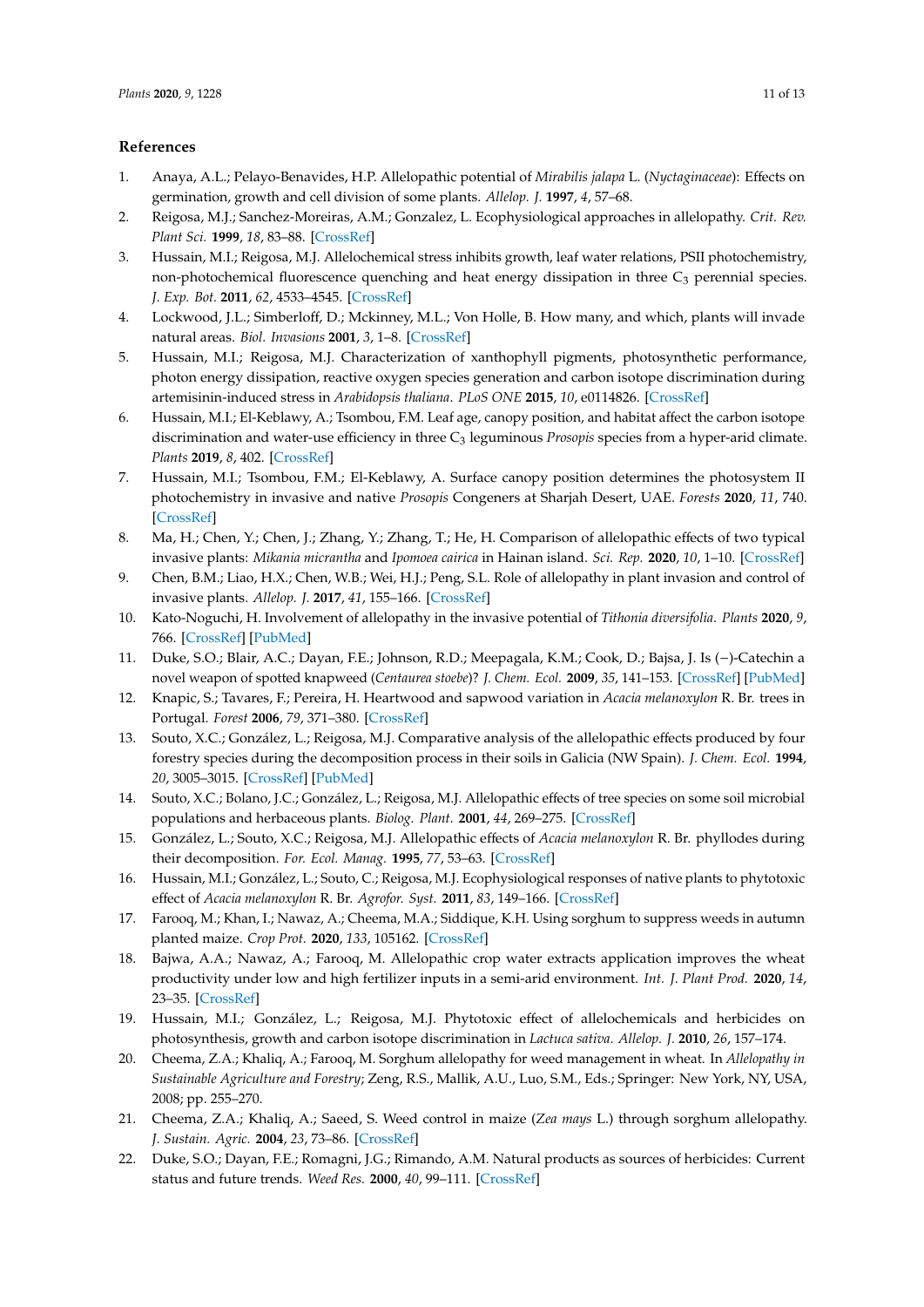- <span id="page-11-0"></span>23. Hussain, M.I.; Shackleton, R.T.; El-Keblawy, A.; Del Mar Trigo Pérez, M.; González, L. Invasive Mesquite (*Prosopis juliflora*), an allergy and health challenge. *Plants* **2020**, *9*, 141. [\[CrossRef\]](http://dx.doi.org/10.3390/plants9020141) [\[PubMed\]](http://www.ncbi.nlm.nih.gov/pubmed/31979176)
- <span id="page-11-1"></span>24. Zhang, S.; Sun, S.W.; Shi, H.L.; Zhao, K.; Wang, J.; Liu, Y.; Liu, X.H.; Wang, W. Physiological and biochemical mechanisms mediated by allelochemical isoliquiritigenin on the growth of lettuce seedlings. *Plants* **2020**, *9*, 245. [\[CrossRef\]](http://dx.doi.org/10.3390/plants9020245)
- <span id="page-11-2"></span>25. Sánchez-Moreiras, M.A.; Reigosa, M.J. Whole plant response of lettuce after root exposure to BOA (2(3*H*)-benzoxazolinone). *J. Chem. Ecol.* **2005**, *31*, 2689–2703. [\[CrossRef\]](http://dx.doi.org/10.1007/s10886-005-7620-z) [\[PubMed\]](http://www.ncbi.nlm.nih.gov/pubmed/16273435)
- <span id="page-11-3"></span>26. Farooq, N.; Abbas, T.; Tanveer, A.; Jabran, K. Allelopathy for weed management. In *Co-Evolution of Secondary Metabolites*; Mérillon, J.M., Ramawat, K., Eds.; Reference Series in Phytochemistry; Springer: Cham, Switzerland, 2020; pp. 505–519. [\[CrossRef\]](http://dx.doi.org/10.1007/978-3-319-96397-6_16)
- <span id="page-11-4"></span>27. AL-Wakeel, S.A.M.; Gabr, M.A.; Hamid, A.A.; Abu-EL-Soud, W.M. Allelopathic effects of *Acacia nilotica* leaf residue on *Pisum sativun* L. *Allelop. J.* **2007**, *19*, 23–34.
- <span id="page-11-5"></span>28. Wang, S.; Wei, M.; Wu, B.; Cheng, H.; Wang, C. Combined nitrogen deposition and Cd stress antagonistically affect the allelopathy of invasive alien species Canada goldenrod on the cultivated crop lettuce. *Sci. Hortic.* **2020**, *261*, 108955. [\[CrossRef\]](http://dx.doi.org/10.1016/j.scienta.2019.108955)
- <span id="page-11-6"></span>29. EL-Khawas, S.; Shehata, M.M. The allelopathic potential of *Acacia nilotica* and *Eucalyptus rostrata* on monocot (*Zea mays* L.) and dicot (*Phaseolus Vulgaris* L.) plants. *Biotechnology* **2005**, *4*, 23–34.
- <span id="page-11-7"></span>30. Lu, Y.; Wang, Y.; Wu, B.; Wang, S.; Wei, M.; Du, D.; Wang, C. Allelopathy of three Compositae invasive alien species on indigenous *Lactuca sativa* L. enhanced under Cu and Pb pollution. *Sci. Hortic.* **2020**, *267*, 109323. [\[CrossRef\]](http://dx.doi.org/10.1016/j.scienta.2020.109323)
- <span id="page-11-8"></span>31. Chou, C.H.; Fu, C.Y.; Li, S.Y.; Wang, Y.F. Allelopathic potential of *Acacia confusa* and related species in Taiwan. *J. Chem. Ecol.* **1998**, *24*, 2131–2150. [\[CrossRef\]](http://dx.doi.org/10.1023/A:1020745928453)
- <span id="page-11-9"></span>32. Hoque, A.T.M.R.; Ahmad, R.; Uddin, M.B.; Hossain, M.K. Allelopathic effect of different concentration of water extracts of *Acacia auriculiformis* leaf on some initial growth parameters of five common agricultural crops. *Pak. J. Agron.* **2003**, *2*, 92–100.
- <span id="page-11-10"></span>33. Oyun, M.B. Allelopathic potentialities of *Gliricidia sepium* and *Acacia auriculiformis* on the germination and seedling vigour of Maize (*Zea maya* L.). Amer. *J. Agric. Biol. Sci.* **2006**, *1*, 44–47. [\[CrossRef\]](http://dx.doi.org/10.3844/ajabssp.2006.44.47)
- <span id="page-11-11"></span>34. Roth, C.M.; Shroyer, J.P.; Paulsenice, G.M. Allelopathy of sorghum on wheat under several tillage systems. *Agron. J.* **2000**, *92*, 855–860. [\[CrossRef\]](http://dx.doi.org/10.2134/agronj2000.925855x)
- <span id="page-11-12"></span>35. Khaliq, A.; Matloob, A.; Irshad, M.S.; Tanveer, A.; Zamir, M.S.I. Organic weed management in maize (*Zea mays* L.) through integration of allelopathic crop residues. *Pak. J. Weed Sci. Res.* **2010**, *16*, 409–420.
- <span id="page-11-13"></span>36. Djurdjevic, L.; Dinic, A.; Pavlovic, P.; Mitrovic, M.; Karadzic, B.; Tesevic, V. Allelopathic potential of *Allium ursinum* L. *Biochem. Syst. Ecol.* **2004**, *32*, 533–544. [\[CrossRef\]](http://dx.doi.org/10.1016/j.bse.2003.10.001)
- <span id="page-11-14"></span>37. Inderjit; Duke, S.O. Ecophysiological aspects of allelopathy. *Planta* **2003**, *217*, 529–539. [\[CrossRef\]](http://dx.doi.org/10.1007/s00425-003-1054-z) [\[PubMed\]](http://www.ncbi.nlm.nih.gov/pubmed/12811559)
- <span id="page-11-15"></span>38. Thiébaut, G.; Tarayre, M.; Rodríguez-Pérez, H. Allelopathic effects of native versus invasive plants on one major invader. *Front. Plant Sci.* **2019**, *10*, 10. [\[CrossRef\]](http://dx.doi.org/10.3389/fpls.2019.00854) [\[PubMed\]](http://www.ncbi.nlm.nih.gov/pubmed/31333698)
- <span id="page-11-16"></span>39. Rob, M.; Hossen, K.; Iwasaki, A.; Suenaga, K.; Kato-Noguchi, H. Phytotoxic activity and identification of phytotoxic substances from *Schumannianthus dichotomus*. *Plants* **2020**, *9*, 102. [\[CrossRef\]](http://dx.doi.org/10.3390/plants9010102)
- <span id="page-11-17"></span>40. Hussain, M.I.; Reigosa, M.J. Higher peroxidase activity, leaf nutrient contents and carbon isotope composition changes in *Arabidopsis thaliana* are related to rutin stress. *J. Plant Physiol.* **2014**, *171*, 1325–1333. [\[CrossRef\]](http://dx.doi.org/10.1016/j.jplph.2014.05.009)
- <span id="page-11-18"></span>41. Irimia, R.E.; Lopes, S.M.; Sotes, G.; Cavieres, L.A.; Eren, Ö.; Lortie, C.J.; French, K.; Hierro, J.L.; Rosche, C.; Callaway, R.M.; et al. Biogeographic differences in the allelopathy of leaf surface extracts of an invasive weed. *Biol. Invasions* **2019**, *21*, 3151–3168. [\[CrossRef\]](http://dx.doi.org/10.1007/s10530-019-02038-1)
- <span id="page-11-19"></span>42. Zhang, F.J.; Guo, J.Y.; Chen, F.X.; Liu, W.X.; Wan, F.H. Identification of volatile compounds released by leaves of the invasive plant croftonweed (*Ageratina adenophora*, compositae), and their inhibition of rice seedling growth. *Weed Sci.* **2012**, *60*, 205–211. [\[CrossRef\]](http://dx.doi.org/10.1614/WS-D-11-00156.1)
- <span id="page-11-20"></span>43. Shen, S.; Xu, G.; Li, D.; Clements, D.R.; Jin, G.; Liu, S.; Yang, Y.; Chen, A.; Zhang, F.; Kato-Noguchi, H. Allelopathic potential of sweet potato (*Ipomoea batatas*) germplasm resources of Yunnan Province in southwest China. *Acta Ecol. Sin.* **2018**, *38*, 444–449. [\[CrossRef\]](http://dx.doi.org/10.1016/j.chnaes.2018.03.002)
- <span id="page-11-21"></span>44. Freire, C.S.; Silvestre, A.J.; Neto, C.P. Demonstration of long-chain n-alkyl caffeates and  $\Delta^7$ -steryl glucosides in the bark of *Acacia* species by gas chromatography–mass spectrometry. *Phytochem. Anal. Int. J. Plant Chem. Biochem. Tech.* **2007**, *18*, 151–156. [\[CrossRef\]](http://dx.doi.org/10.1002/pca.964) [\[PubMed\]](http://www.ncbi.nlm.nih.gov/pubmed/17439016)
- <span id="page-11-22"></span>45. Macheix, J.J.; Fleuriet, A.; Billot, Y. *Fruit Phenolics*; C.K.C. Press Inc.: Boca Ratón, FL, USA, 1990.